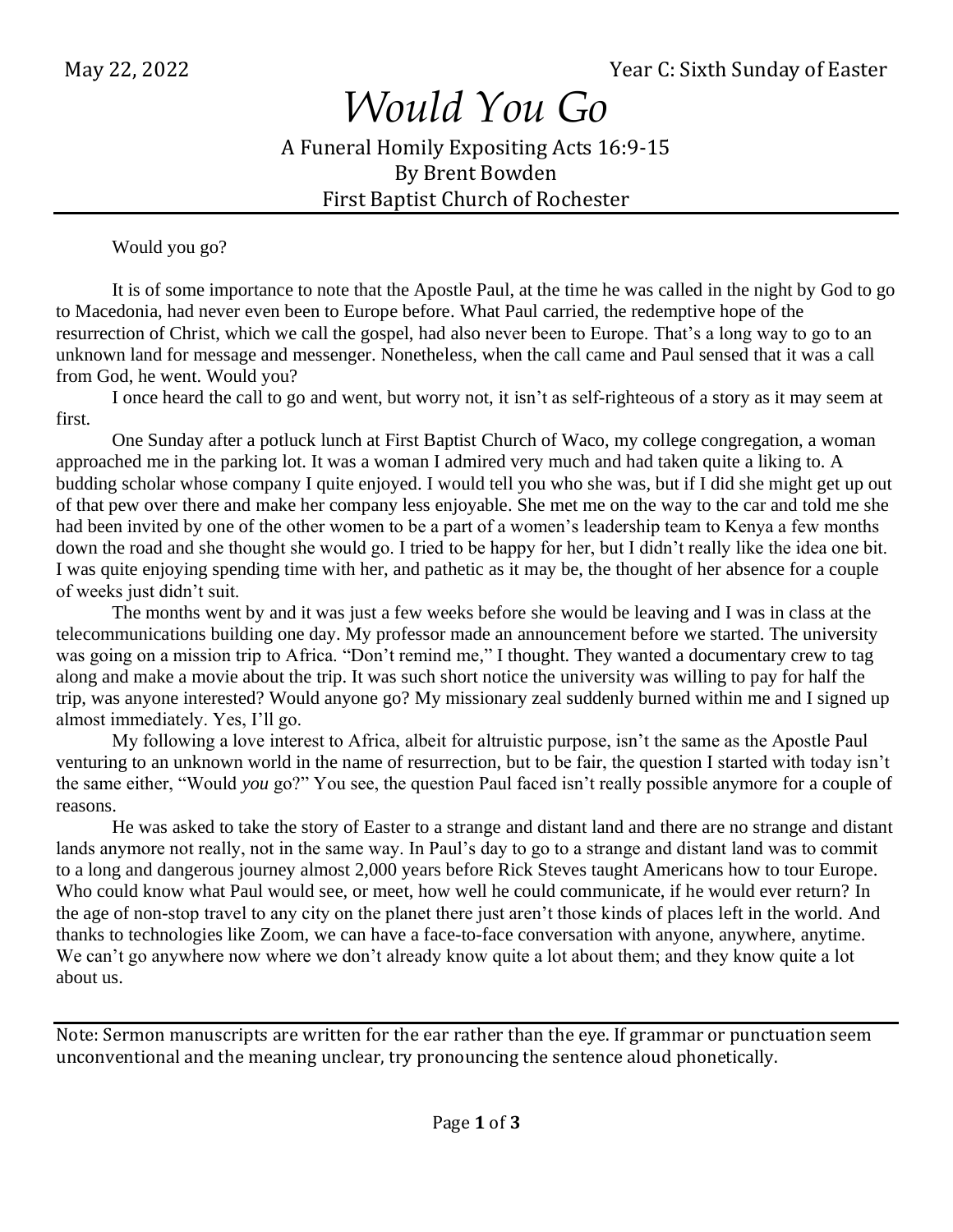Paul was also initiating the communication of ideas and ways of being that no one had heard before. I don't mean to suggest that the story of resurrection has been adopted, or even that is should be adopted, globally, but it isn't an unknown quantity in many places anymore. The so called "gospel frontiers" have wrapped so far around the globe that they've met on the other side. I'm not quite suggesting that we bring all the missionaries home and declare, "mission accomplished", but I do think "Would you go?" means something different now than it did for Paul. But I still want to know, "Would you go?"

The understanding of the word, "go" began to change for us in 1974 when a man quite accustomed to "go-ing" came home. Leslie Newbigin, a British missionary arrived home after 30 years of work in India and was shocked at the state of the place. His time in India had him frequently looking into the face of poverty, suffering, and injustice. Upon returning home, he noticed the same realities were everywhere around him. There were different iterations of course, but he began to wonder and have conversations about the idea of being a missionary in his own home. From his work sprang the Gospel and Our Culture Network throughout the UK, New Zealand, and North America. By the late 80's thinkers here in the US had begun applying Newbigin's ideas specifically to the US.

One of those thinkers suggested that the United States is a place characterized by air conditioners and automatic garage doors. Huh!? What do air conditioners and garage doors have to do with anything? Well, the connection is probably more illustrative than it is scientific, but imagine what the world was like before them. It used to be that when it got too hot or humid in the house, you had to go outside and sit on the porch for a while. Your neighbors might do the same. Before long everybody knew everybody and a true neighbor-hood was formed in every sense of the word. Now our homes have a capacity to become bubbles of isolation. To make it worse, we have the ability to walk into the garage, get in the car, raise the door, leave, come back, park, lower the door, and get out of the car. We've left the house without ever being exposed to the outside world. We don't have to talk to each other anymore. Ok, so garage doors and air conditioners are not literally the culprit, but we do live in a world that is highly individualized. We as individuals don't know our neighbors like we used to. Given the church is a sum of its parts who don't know their neighbors well, the church doesn't know it's neighbors well either. You see, to "go" has as much to do now with our neighborhoods as it does the far reaches of the world, but this has to do with much more than geography.

Yes, in bygone eras the church centralized itself geographically. That is, "church" was defined as a *place* where people came to worship, to share ideas, and to have a few meals together. While that is beginning to break down, the same thing happened with the *ideas* the church has held near and dear. The North American church in the last couple of decades has become very adept at boiling Christian ideas down to three points and a poem, or a lesson on how to live your best life now. In a sound bite world the church has set its teaching up like central points within the landscape of ideas in our world. These are places where people ideologically gather and feel at home within their beliefs and ideas, except we find that fewer and fewer people are gathering at these places and around these ideas.

If we wish to continue as stewards of this old Easter story, we're going to have to understand "going" in a different way. We're going to have to understand that "going" in our world means becoming organic within our culture. We can't afford to camp out in our homes and places of worship any more than we can camp out in the protection of the same ideas we've held for decades. That means, we have to "go" out into the world around us and become a part of it. Now I don't mean we should turn off the lights and sell the building, we still need a base of operations and a place to build community, but we have to stop measuring our success by what happens *in here*, or how many people we have *in here* and begin getting *out there*. We need to know our neighbors, not just a name and maybe a cute story about them, but what is really happening in their families. What are their hopes and fears? Even Paul's mission to Macedonia – the great and grand introduction of the gospel to Europe – began with a simple conversation. A woman name Lydia heard her story in the story Paul was telling and after she'd been baptized she insisted he stay in her home. As simply as that Easter began in Europe.